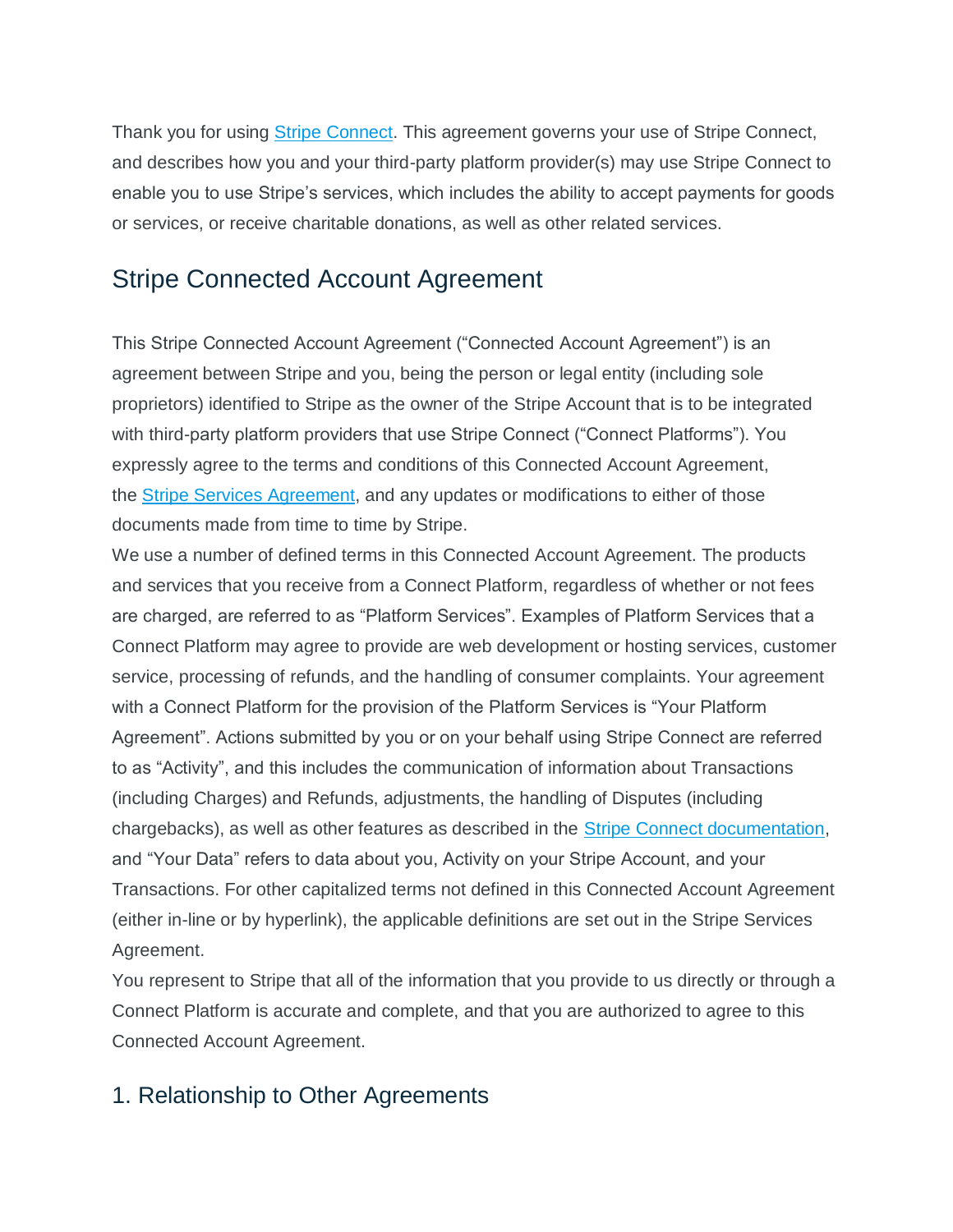Please read this Connected Account Agreement carefully. To the extent that there is a conflict between the Stripe Services Agreement and this Connected Account Agreement related to your use of Stripe Connect, this Connected Account Agreement will prevail.

### 2. Stripe Connect – Your Stripe Account

Stripe Connect allows Connect Platforms to help you use the Services, which may include the ability for you to receive payments for goods and services, or to receive charitable or campaign donations. A Connect Platform may help you to create your Stripe Account, or to integrate your existing Stripe Account with the Connect Platform. A Connect Platform may also conduct Activity on your behalf, provided that it does so in accordance with Your Platform Agreement. You should read Your Platform Agreement carefully in order to understand the nature of the Platform Services and the Activity that a Connect Platform may conduct on your behalf. Stripe is not a Connect Platform, and only provides the Services described in this Connected Account Agreement and the Stripe Services Agreement.

### 3. Your Obligations

You are solely responsible for, and Stripe disclaims all liability for, the provision of any goods or services sold to your customers or users as part of your use of the Services, and any obligations you may owe to your customers or users. While you may agree to share some liability with a Connect Platform, you are always financially liable to Stripe for Disputes (including chargebacks), Refunds, and any fines that arise from your use of the Services. These obligations are described in more detail in Section C of the Stripe [Services](https://stripe.com/legal#section_c) [Agreement.](https://stripe.com/legal#section_c)

Depending on the Connect Platform, you may have access to directly manage your Stripe Account through the Stripe dashboard. If such access is made available to you, you are responsible for all actions taken on your Stripe Account through the Stripe dashboard, including the initiation of Refunds or changing of depository bank information. Depending on your location, a Connect Platform may allow you to receive payment processing proceeds via settlement into a bank account connected to your debit card ("Instant Payout"). Your Connect Platform should let you know if there is a fee associated with your use of Instant Payouts. When Instant Payouts is used, Stripe will attempt to settle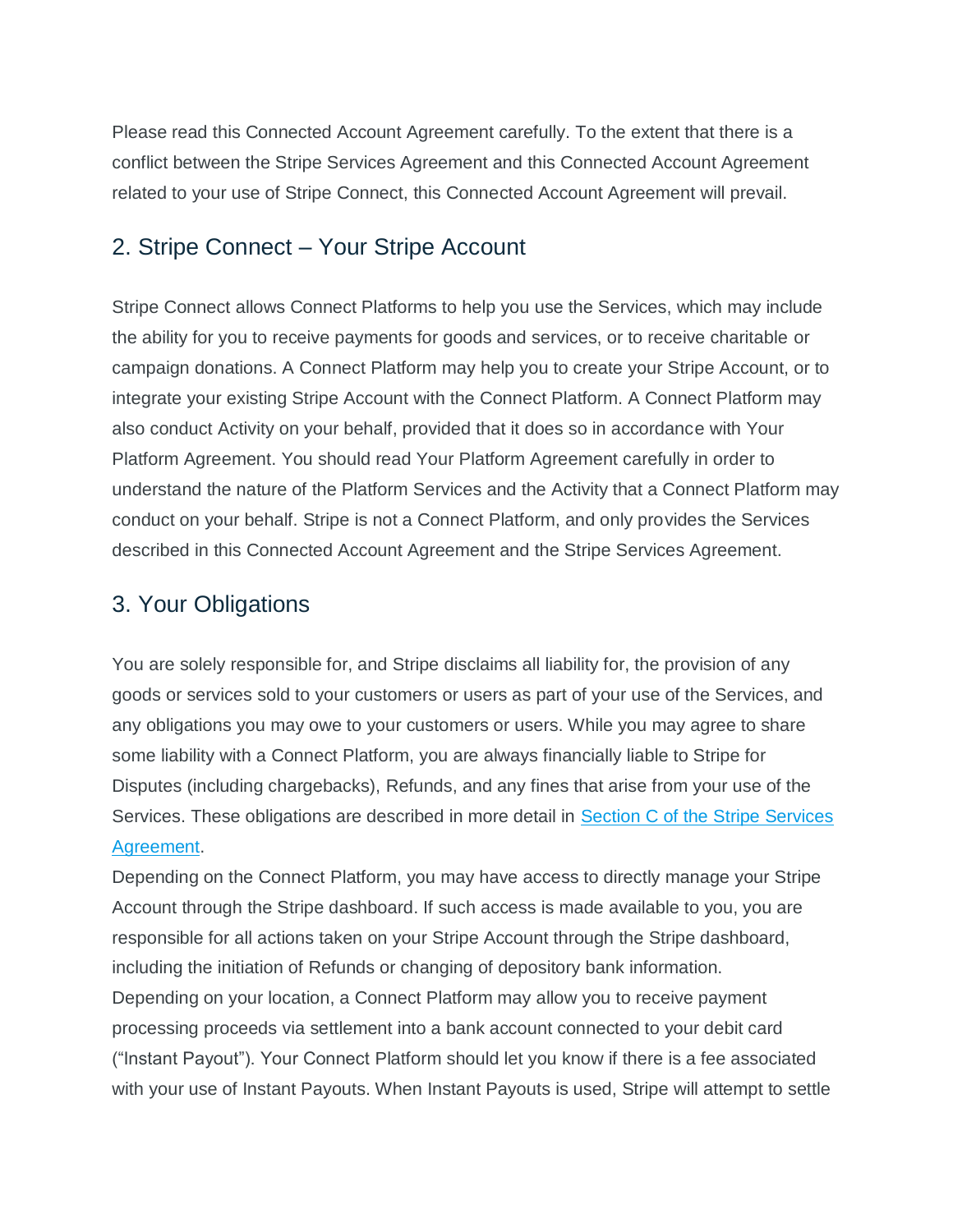payment processing proceeds within minutes of receiving the payout request. Depending on your bank, it may take up to two business days for your payment processing proceeds to settle via Instant Payouts. Stripe and your Connect Platform reserve the right to change or suspend Instant Payouts to you at any time, including (a) due to pending, anticipated, or excessive Disputes, Chargebacks, Refunds, or Reversals; (b) in the event of suspected or actual fraudulent, illegal or other malicious activity; or (c) where we are required by Law or court order.

## 4. Relationship to Connect Platforms

You understand and agree that Connect Platforms and Stripe may share Your Data in order to facilitate your use of Stripe Connect or the Platform Services. Where Stripe receives Your Data from Connect Platforms, Stripe may use the Data in accordance with the Stripe Services Agreement and the **Stripe [Privacy](https://stripe.com/privacy) Policy.** 

The pricing for your use of the Services with a Connect Platform will depend on your agreement with the Connect Platform. Stripe does not control and is not responsible for Connect Platform fees charged to you, which should be made clear to you in Your Platform Agreement. Stripe's [standard](https://stripe.com/pricing) fees for the Services are posted on our web site, although Stripe may have agreed fees with a Connect Platform that are different from these amounts. Stripe's fees will either be disclosed to you separately, or will be consolidated with the fees for the Platform Services. Stripe will have the right to deduct from your Stripe Account balance both Stripe's fees for Services and the Platform Services fees specified to us by the Connect Platform. If your Stripe Account balance becomes negative, you authorize Stripe to debit the amount owed from your Payout Account. If you believe that fees have been incorrectly deducted, or that your Connect Platform has not properly disclosed its fees to you, please [contact](https://stripe.com/contact) us.

# 5. Limitations on Stripe's Liability

Stripe is not responsible for the acts or omissions of any Connect Platform in providing services to you or your customers, or for any non-compliance by a Connect Platform with the terms of Your Platform Agreement. Stripe is also not responsible for your obligations to your customers (including to properly describe and deliver the goods or services being sold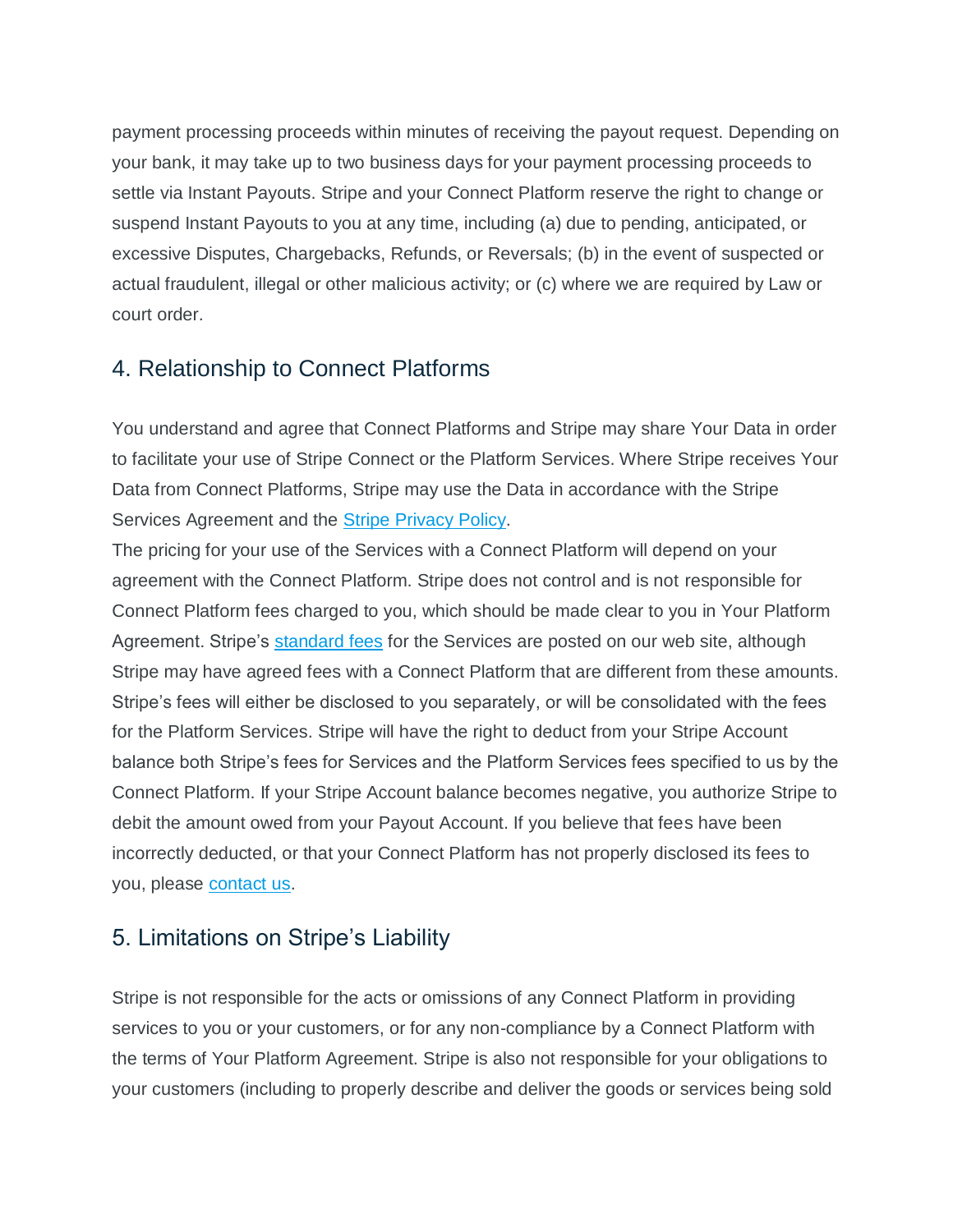to your customers). You are solely responsible for, and Stripe expressly disclaims all liability for, your compliance with applicable laws and obligations related to your provision of the goods or services to your customers, or receipt of charitable donations. This may include providing customer service, notification and handling of refunds or consumer complaints, provision of receipts, registering your legal entity, or other actions not related to the Services. You agree to indemnify Stripe for any losses we incur based on your failure to properly describe or deliver goods or services, or comply with your legal or contractual obligations to your customers.

### 6. Other General Legal Terms

a. Term, Termination, and the Effects of Termination: The term of this Connected Account Agreement will begin when you register your Stripe Account with a Connect Platform and will end when terminated by you or by Stripe, as described in this Connected Account Agreement. You may terminate this Connected Account Agreement at any time by providing notice to Stripe and immediately ceasing your use of Stripe Connect. However, if you commence using Stripe Connect again, you are consenting to this Connected Account Agreement. Stripe may terminate this Connected Account Agreement (a) where you are in breach of this Connected Account Agreement and fail to cure the breach upon 30 days' notice by Stripe (such notice and cure period only being required if curing the breach is feasible); or (b) upon 120 days' notice for any reason. Stripe may also terminate this Connected Account Agreement immediately if you are the subject of any voluntary or involuntary bankruptcy or insolvency petition or proceeding, or if Stripe determines that you are engaged in activity that fails to comply with applicable law or causes a significant risk of reputational harm to Stripe.

Section 5 and all provisions giving rise to continuing obligations will survive termination of this Connected Account Agreement. As stated above, the Stripe Services Agreement governs your use of Services, so the termination of this Connected Account Agreement will not immediately trigger termination of the Stripe Services Agreement. All obligations in the Stripe Services Agreement will only be terminated in accordance with the terms and conditions of the Stripe Services Agreement. Termination of the Stripe Services Agreement will cause this Connected Account Agreement to automatically terminate.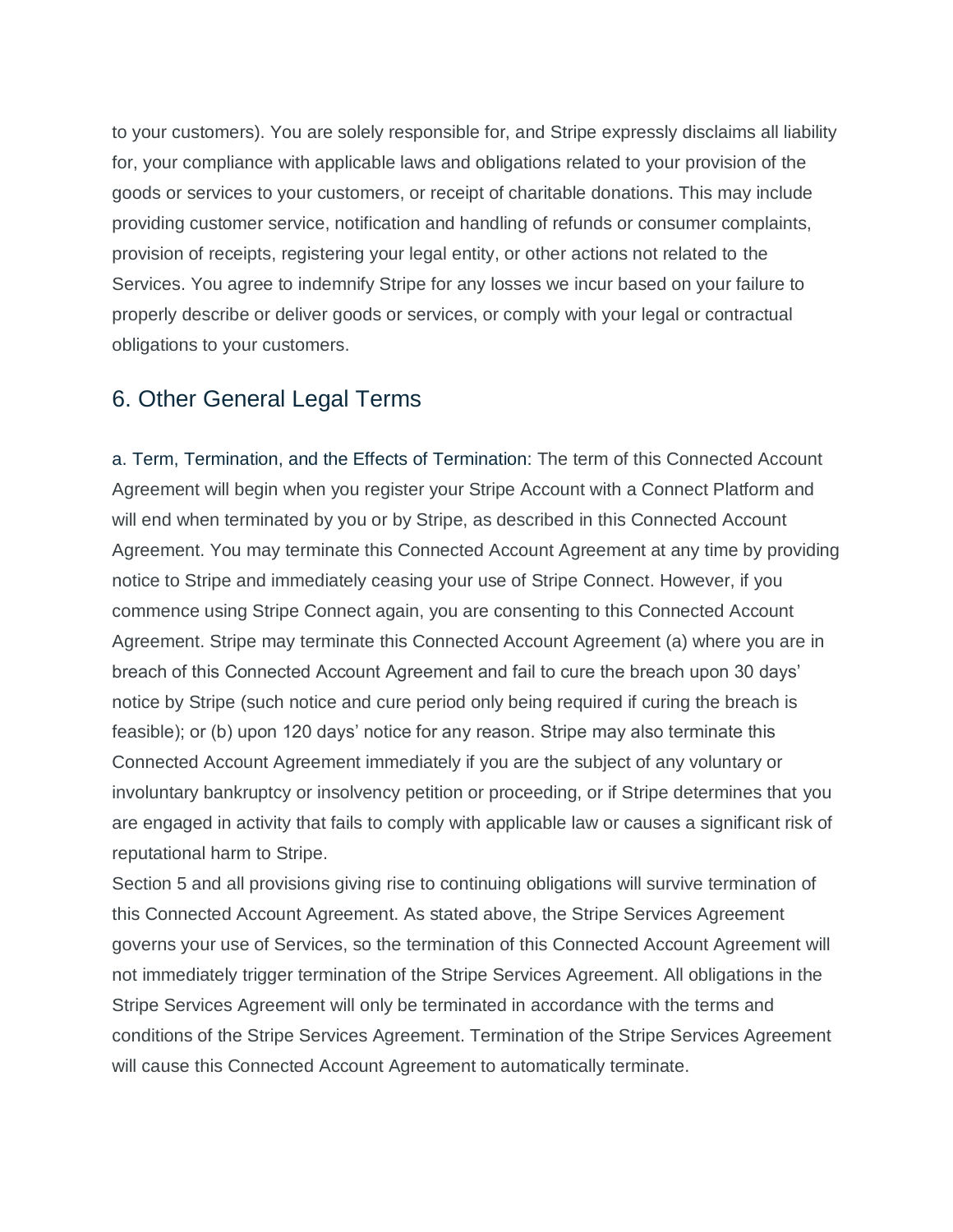b. Governing Law, Disputes, and Interpretation: The provisions of the applicable Stripe Services Agreement governing applicable law (jurisdiction), location of suits and disputes (venue), and any method for dispute resolution are incorporated into this Connected Account Agreement by reference. Headings are included for convenience only, and should not be considered in interpreting this Connected Account Agreement. No provision of this Connected Account Agreement will be construed against any party on the basis of that party being the drafter. Unless stated otherwise, the word "including" means "including, without limitation." This Connected Account Agreement does not limit any rights of enforcement that Stripe may have under trade secret, copyright, patent, or other laws. Stripe's delay or failure to assert any right or provision under this Connected Account Agreement does not constitute a waiver of such right or provision. No waiver of any term of this Connected Account Agreement will be deemed a further or continuing waiver of such term or any other term.

c. Stripe Services Agreement: The Stripe Services Agreement version incorporated into this Connected Account Agreement is the version applicable to your Stripe Account jurisdiction. If the name of your jurisdiction does not appear in the title of the page accessible via this` Stripe Services [Agreement](https://stripe.com/legal) link, please [contact](https://stripe.com/contact) us and we will provide you with the correct link.

d. Right to Amend: Stripe may amend this Connected Account Agreement at any time. You will be provided with notice of amendments through email (which may originate from Stripe or from a Connect Platform), the Stripe dashboard, and/or Stripe's web site. You agree that any changes to this Connected Account Agreement will be binding on you 7 days after the amendment is made by Stripe (or, if a longer period is required by applicable law, such longer period). If you elect to not accept the changes to this Connected Account Agreement, you must (a) provide notice to Stripe and (b) immediately cease using Stripe Connect. Where you do not provide such notice prior to the amendments becoming binding, by continuing to use the Services you agree that you are consenting to any such changes to the Connected Account Agreement.

e. Assignment: You may not assign or attempt to assign this Connected Account Agreement without the express consent of Stripe in advance.

f. Entire Agreement: This Connected Account Agreement constitutes the entire agreement between you and Stripe with respect to Stripe Connect. This Agreement sets forth your exclusive remedies with respect to Stripe Connect. If any provision or portion of this